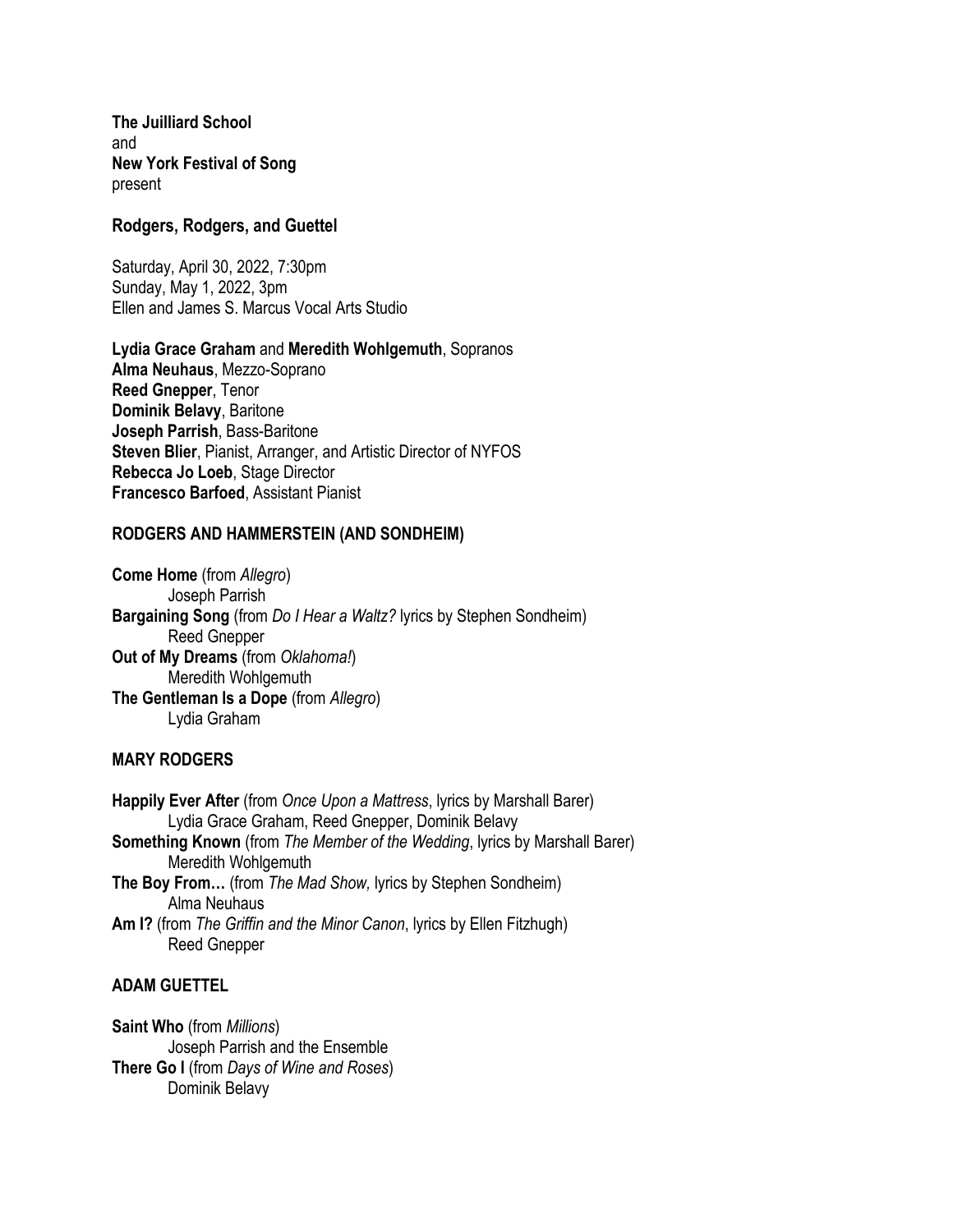## **The Beauty Is** (from *The Light in the Piazza*) Alma Neuhaus **Migratory V** (from *Myths and Hymns*) The Ensemble

Performance time: approximately 1 hour and 30 minutes, without an intermission

Juilliard's Ellen and James S. Marcus Institute for Vocal Arts was established in 2010 by the generous support of Ellen and James S. Marcus.

Additional support for this performance was provided, in part, by the Muriel Gluck Production Fund.

Juilliard is committed to the diversity of our community and to fostering an environment that is inclusive, supportive, and welcoming to all. For information on our equity, diversity, inclusion, and belonging efforts, and to see Juilliard's land acknowledgment statement, please visit our website at juilliard.edu.

### **About the Program** by Steven Blier

There are two histories of the Rodgers family that run parallel to each other. The first celebrates the dazzling musical gifts that propelled three generations of artists, giving birth to a century of groundbreaking musicals and hundreds of indispensable songs. The second is the shadow history of three composers triumphing over tremendous adversities, some from without, many from within. Tonight we celebrate that triumph with a selection of their songs, a few chestnuts, and a cache of rarities.

Richard Rodgers began his dazzling Broadway career with lyricist Lorenz Hart. Their first song, "Any Old Place with You," found its way into the 1919 show *A Lonely Romeo*. Rodgers was 16 and still a journeyman. But his path was set, and his collaborations with Lorenz Hart went on to ornament Broadway for two decades, with hits like the dapper *A Connecticut Yankee*, the brilliant *The Boys from Syracuse*, and the gritty *Pal Joey*. Rodgers' second musical marriage, to Oscar Hammerstein II, gave us the now-classic shows that define "Broadway musical" for most of us: *Oklahoma!, Carousel, South Pacific, The King and I,* and *The Sound of Music*. Rodgers' career spanned 60 years, ending with the 1979 adaptation of *I Remember Mama*.

Richard's daughter Mary carried the Rodgers tradition forward, bursting onto the scene in a blaze of success with her first musical, *Once Upon a Mattress*. Its off-Broadway run in 1959 was so popular that the producers transferred the show to the Great White Way, where it lasted for 244 performances. This hardy musical made it to London's West End, and received no fewer than three productions on television before its last Broadway revival 20 years ago. It was a brilliant start for Mary Rodgers, who naturally had access to the cream of lyricists: her childhood friend Stephen Sondheim, the gifted if unruly Marshall Barer, and Broadway masters such as Sheldon Harnick and Martin Charnin. Each of them inspired her to write firstclass songs.

Mary's son Adam Guettel launched his career more slowly than either his mother or his grandfather. In the roaring '20s, his grandfather's era, it was easier to place a song in a loosely structured, vaudeville-style show that might include music by many writers. The theater was vibrant and affordable. In 1919, the year of *A Lonely Romeo*, some 152 plays and musicals opened on Broadway, from *Twelfth Night* and *Hamlet* to *La-La, Lucille!* and something called *The Very Naked Boy*. But Adam Guettel was born in the 1960s, the auteur era of single-composer, high-concept musicals, a tradition his grandfather helped to establish. And Adam has always been a slow, careful writer, taking years to craft his stage works. His musical voice is one-of-a-kind, an American original. But Adam is also firmly grounded in the great traditions, drawing on Broadway, rhythm and blues, and classical composers from Ravel to Stravinsky. His first two major shows, *Floyd Collins* and *Myths and Hymns* (also titled *Saturn Returns*), played only in limited runs. But their recordings quickly turned Guettel from a cult figure into a star. The albums are in every music-theater lover's collection, and his music is treasured by actors, jazzers, and classical singers. When his 2005 musical *The Light in the Piazza* finally reached Broadway after a six-year gestation period, Guettel finally enjoyed the kind of sustained exposure that had eluded him for many years. The show won six Tony Awards, including one for best original score.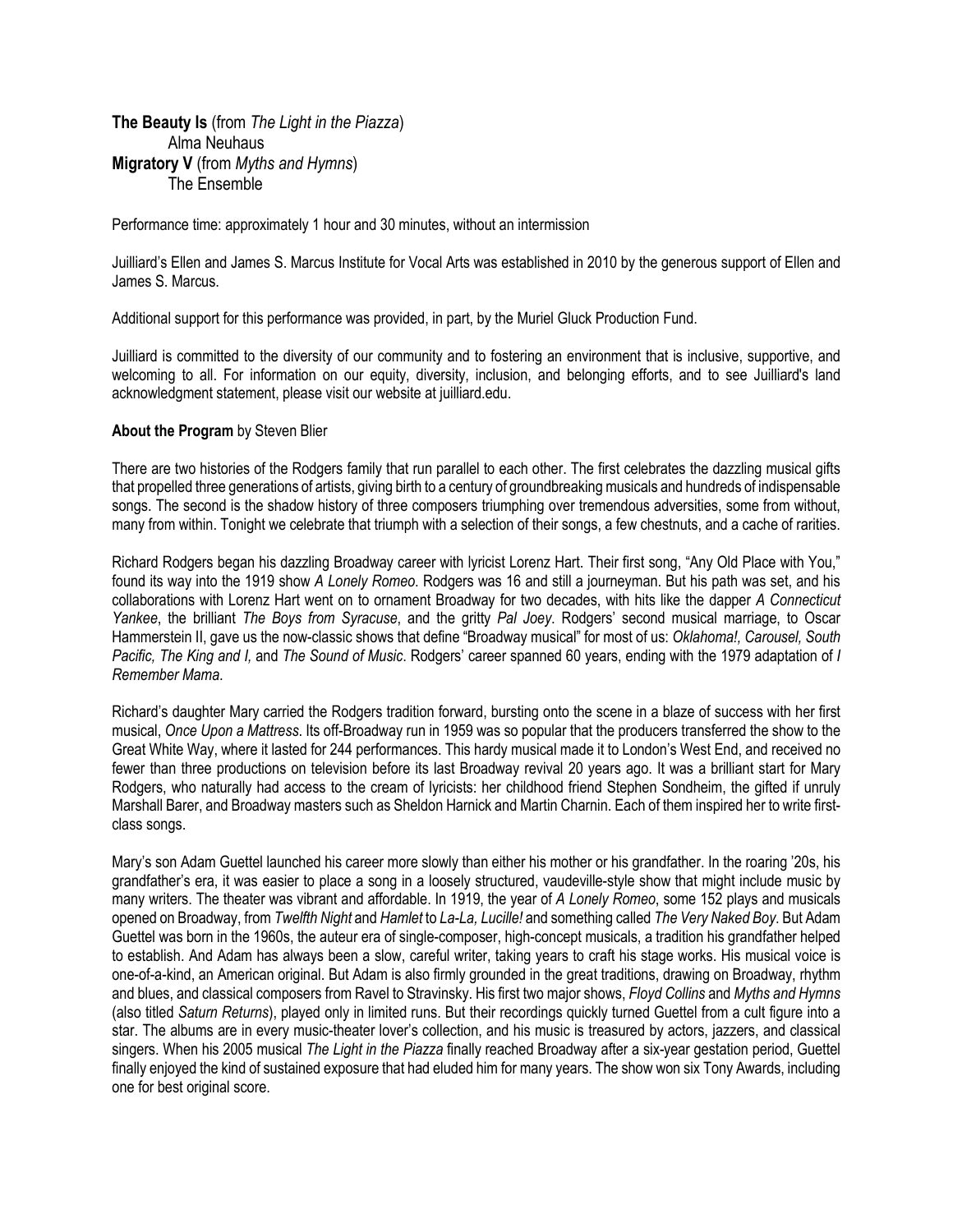But three generations of hit shows, with their ubiquitous original cast albums and vocal anthologies, came at a personal cost. Each of these prodigiously talented musicians struggled with demons, and in our tell-all age their dark side has been under the microscope, the subject of books and magazine articles. Sometimes, alas, the backstory has threatened to get more attention than the art.

Richard Rodgers maintained a pristine public image during his career: devoted family man, gifted businessman, infinitely patient caretaker of his gay, alcoholic lyricist Lorenz Hart. He was known as a curmudgeonly but beloved taskmaster to willful singers seeking to embellish his music with rhythmic or melodic alterations. It was a false front. A 2001 biography by Meryle Secrest, *Somewhere for Me*, revealed Rodgers as a serious alcoholic, an exploitative womanizer, solitary and uncommunicative. He fought with depression for much of his life. It is a shocking exposé, and one of the saddest books I have ever read. After Oscar Hammerstein's death, Rodgers' increasing intractability made him a very difficult collaborator for everyone else who followed. No wonder his last four shows were failures.

It was not easy to be Richard Rodgers' daughter. Mary Rodgers forged a strong, sometimes formidable personality. She was capable of great warmth, but her sunshiny generosity could cloud over if something displeased her. One was in her good graces—until one wasn't. She was a fighter, and she had to be. She valiantly bucked the condescension and outright discrimination that a female composer faced in the boys' club of musical theater.

Ultimately Mary endured a series of terrible disappointments, and she gave up her career as a composer. After *Mattress,* she had a disastrous flop, *Hot Spot.* The show had received a great deal of publicity, leading to enviable pre-sales. It finally opened after two months of previews, several changes of director, and emergency last-minute contributions by her pal Sondheim. After so much anticipation, *Hot Spot's* Hindenburg-esque failure received even more press, this time damaging. Actress Judy Holliday made her final stage appearances in the show, saying "You can only live through one or two *Hot Spots* in your life."

Mary Rodgers recovered to enjoy one more musical success, *The Mad Show* in 1966. This Off-Broadway musical revue ran for 871 performances and starred Linda Lavin and Jo Anne Worley. Then came the deal-breaker.

Mary's agent at the time, Robert Lantz, got her involved with a musical based on Carson McCullers' novel *The Member of the Wedding*. She and her lyricist, Marshall Barer, visited McCullers, played some of the songs, and received the author's blessing. There followed a tangle of manipulations and skullduggery, some of them instigated by Lantz, some of them quirks of bad timing. Eventually, after McCullers' death, the author's sister rescinded the rights to the novel in favor of a different version of the musical, this one to be directed by Ted Mann of Circle in the Square. It was a spectacularly bad decision. The resulting musical, *F. Jasmine Addams,* with a score by a composer who went by the name "G. Wood," was widely panned and lasted for six performances. It made *Hot Spot's* brief run look like *My Fair Lady* by comparison.

This was the last straw for Mary Rodgers. She left music. Her stated reason was that she estimated her talent as good-butnot-great. She felt that her father, and then her son, were touched with a kind of genius that she lacked. But another reason was that she knew she had other artistic talents to explore. She turned her hand to writing children's books and became a very successful author. One of her books, *Freaky Friday*, has attained the status of a classic.

Mary wasn't quite done with music, however. She made occasional forays into composing, including a song or two for the 1978 musical *Working* and the score for a musical based on *Freaky Friday*. As late as 1988, she attempted one more musical, an adaptation of Frank Stockton's short story *The Griffin and the Minor Canon.* It was an unhappy experience, including an uncongenial lyricist and the kind of working conditions she noted "you can deal with when you're in your 20s but not when you're in your 50s." Her unhappiness re-confirmed her earlier vow to abandon composing. After Mary's final retreat from music, she turned her attention to writing, philanthropy, and important board duties at Juilliard and the Rodgers and Hammerstein Organization.

Mary Rodgers reacted to the legacy of her father's dark secrecy by being almost aggressively open about the family's painful past. Writer Jesse Green described it as "a personal style you might call knee-jerk transparency, except that you do not need even a tiny rubber mallet to get the goods from her." Adam has followed in his mother's footsteps—and, alas, his grandfather's. He has been open about his long, dramatic struggle with drugs and alcohol. Even his own mother had salty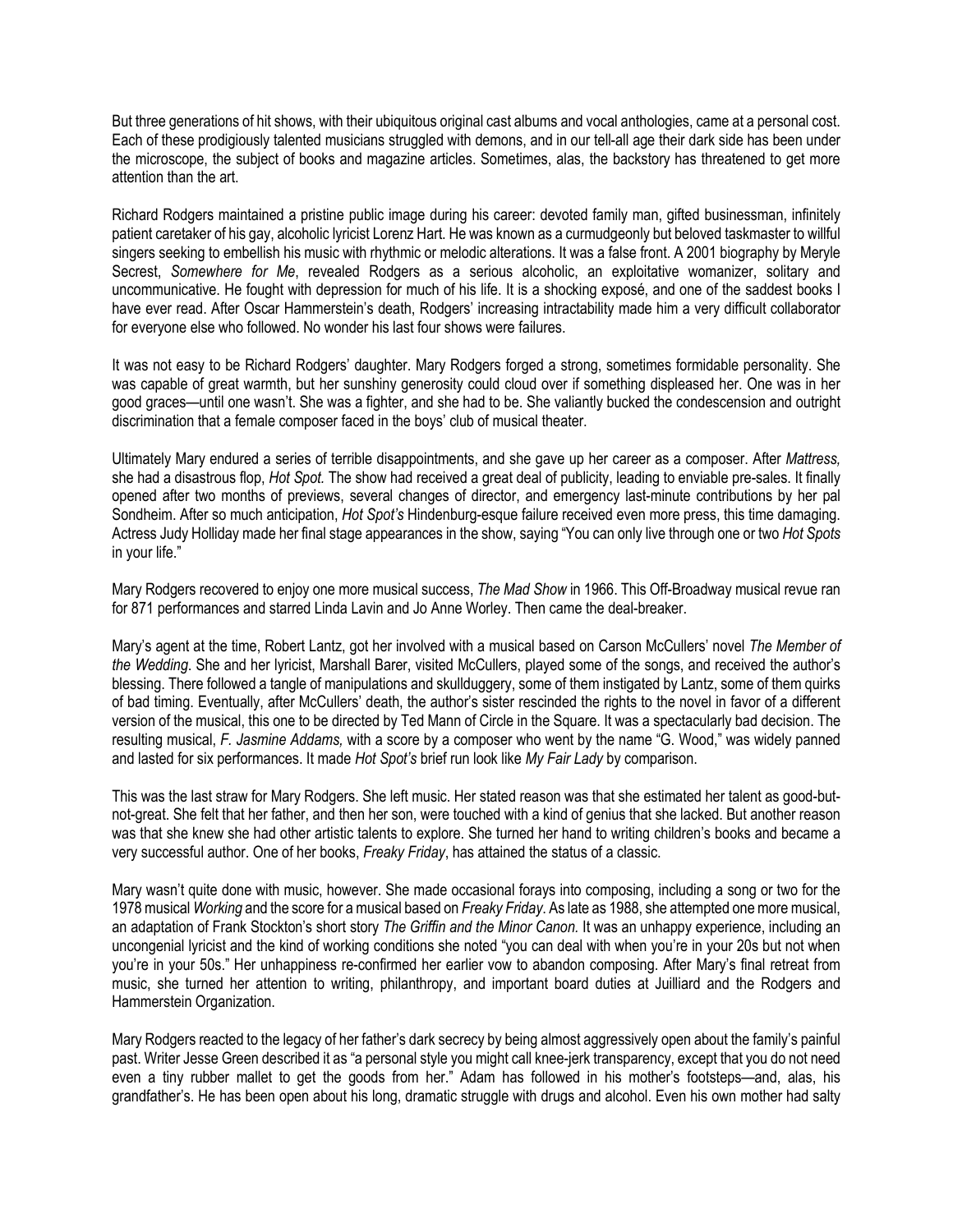words about Adam's sexual appetites when he was a younger man. And unlike his grandfather, he writes slowly and painstakingly, with periods of writer's block. In different ways, Richard's daughter and grandson inherited both the Midas touch and the Midas curse: the Rodgers genius for songwriting, along with the crippling weight of Rodgers legacy. And both had their fair share of the Rodgers pain. It was therefore a pleasure to see Adam in the year 2016: happily married, a hale, healthy, still-handsome 50-year old keeping his demons at bay, hard at work on new theater pieces. I remember him from his troubled years as a haunted man, short-circuited by the world's expectations of him and by his own compulsions. The warm, generous Adam I encountered in 2016 seems an altogether different being. I pray that this new Zen-Adam enjoys a long, healthy life.

The enigma of Richard Rodgers is poignant and shocking for those of us who were weaned on his musicals with Hammerstein, so imbued with optimism—"But I'm stuck like a dope/With a thing called hope/And I can't get it out of my heart!/Not this heart." Ultimately, according to Mary, "I don't think anyone knew who he really was, with the possible exception of one of the five psychiatrists he went to. And I'm sure they didn't know either. I don't think he knew. He was just all locked up in there, grinding out gorgeous stuff."

The "gorgeous stuff" he ground out has taken on the oracular quality of folk music. One of the secrets of Richard Rodgers' long career was his ability to roll with the times, capturing the Zeitgeist of four decades. It is fascinating to hear his earliest songs, written with Lorenz Hart just after World War I, dancing to the chunky rhythms of vaudeville and ragtime. Just a few years later, he found a way to swing into the jazz age—perhaps never with the pelvic abandon of George Gershwin, but with the coltish energy of a flapper. His music in the '30s has a bit more texture, longer lines, a kind of moodiness suitable to the era. In the '40s, now in partnership with Oscar Hammerstein II, he discovered a new depth, which spoke not just to sophisticated New Yorkers but gave the entire nation something pure and hopeful to sustain them through the rough times of war. In the '50s, he wrote for the squarer tastes of Eisenhower's America, faltering a bit with *Pipe Dream* and *Me and Juliet*, but hitting his biggest pay dirt with *The King and I* and *The Sound of Music*.

Like so many of Broadway's classic composers, Rodgers had trouble adapting to the social and theatrical upheavals of the '60s and '70s. The colorful, idiosyncratic scores of *Fiddler on the Roof, Cabaret, Man of La Mancha*, and *Hair* were not in Rodgers' arsenal. Music theater was moving on, leaving the masters of the 32-bar song behind: Cole Porter, Irving Berlin, Noël Coward, Rodgers, and even Bernstein.

But recent revivals of *Carousel, South Pacific,* and *The King and I* (with judiciously trimmed scripts and spruced-up staging) have served to remind modern audiences of his theatrical power. And of course his songs have never been out of the spotlight. Rodgers' melodic gift was indefatigable, and his tunes melded themselves to Hart's and Hammerstein's words with an uncanny eloquence. This was due to his gift for musical timing and spacing: Rodgers knew exactly how to leave room for their lyrics to resonate in the listener's mind and soul—this is the true reason why his songs have become indispensable. Modern theater songs often have lengthy, chattering lyrics, while modern popular songs tend to pound away on a single hook, bludgeoning the listener into an instant feeling of familiarity. Rodgers and Hammerstein used musical hooks too—earcatching phrases like "Across a crowded room" or "When the dog bites"—but they did so in a more insinuating way, sneaking them into our imagination where they seem to nest forever.

Richard Rodgers' music is not especially adventurous harmonically, and he had an odd penchant for making melodies out of repeated quarter notes on a single pitch—think of "Where or When," "The Surrey With the Fringe on Top," "The Gentleman Is a Dope," or "It Never Entered My Mind." (They say Hart wrote the lyrics to "Johnny One-Note" as a way of poking gentle fun at his partner.) Rodgers' music tends to be square and orderly, though his waltzes sometimes attain a sweet, antigravitational lightness. No, Rodgers' music isn't hip. But it is perfectly crafted, immaculately tailored for the voice, beautiful on first hearing and still heart-stopping on the thousandth. No wonder that he became jazz musicians' favorite songwriter. Rodgers' plain-spoken tunes are often the basis for their wildest improvisations.

Mary Rodgers may have lacked her father's eloquence. But the longer I work on her songs, the more I see how daring her music is. "Happily Ever After," for example, may seem like a genre song in a standard blues pattern, a joke-joke-topper number like "One Hundred Easy Ways to Lose a Man" from Bernstein's *Wonderful Town*. But "Happily" has a devilishly deceptive harmonic pattern, and the listener is never sure exactly what key the song is in. (Nor are the performers: All of us are working hard to get this complicated piece right.)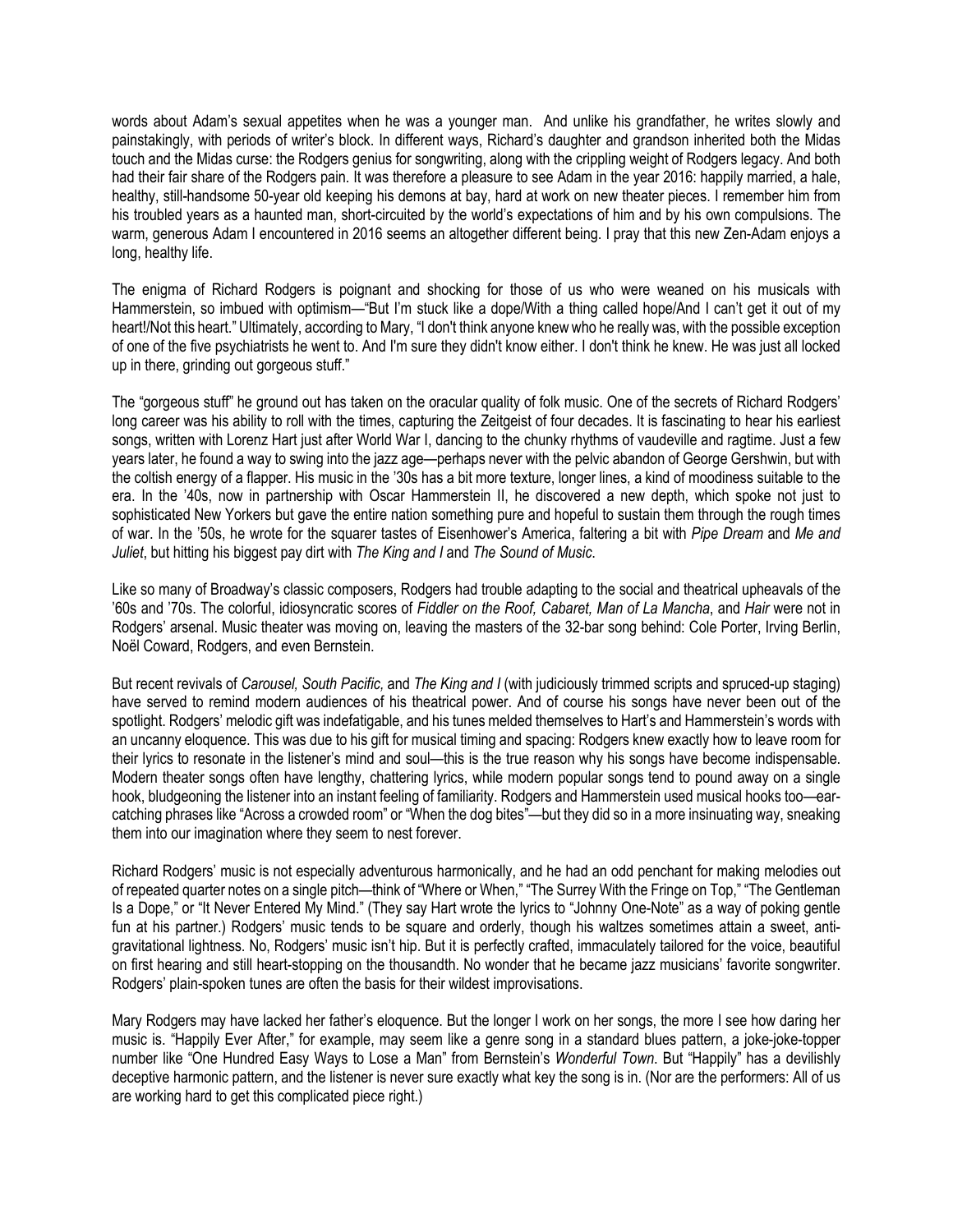When composing *Once Upon a Mattress*, Mary Rodgers summoned up the courage to show her father the song "Normandy." After a breezy fox-trot-style main tune, the bridge takes off in an unpredictable direction, with modal harmonies and a faux-Renaissance feel. Richard Rodgers raised an eyebrow. "I wouldn't have done that," he said disapprovingly. This was, of course, exactly the response Mary secretly craved: to be different, to be original. When the inevitable rumors sprung up that her songs were ghost-written by her father, she exclaimed, "Write them? He doe0sn't even like them!"

Mary Rodgers always felt abashed that she had not finished the music program in which she was enrolled at Wellesley College. She never felt confident she could notate what she heard in her head. The unusual chord patterns in her songs were like a musical crossword puzzle—to see if she could arrive at the right chord after taking challenging harmonic detours. Her father's music feels inevitable. Mary's is quirkier and more unpredictable.

She expressed few regrets about abandoning her career in music. Mary was having tremendous success as a writer. She was also a mother of five and the daughter of two troubled parents. She wanted to be the parent she never had and that meant making her family, not her career, the top priority.

Still, I can't help being sad that she gave up songwriting. She was reaching new heights when she stopped composing. *The Member of the Wedding* contains many fine numbers, including the one I prize above all her others: "Something Known," a ballad worthy of her illustrious father, poised somewhere between Broadway monologue and operatic aria. There is also great beauty in *The Griffin*: "Am I?" is my runner-up for Best Mary Song, a ravishing, complex piece of music that whirls through tonalities with a delicacy only hinted at in her previous work.

If "Something Known" sounds like Mary's tribute to her father, "Am I" looks to the future: It sounds like the music of her son Adam. Mary educated herself by working with Leonard Bernstein on his Young People's Concerts, and by collaborating with her lifelong friend Stephen Sondheim, who was a student of Milton Babbitt. Adam took it all a step father, with influences ranging through four centuries of music. And like all contemporary theater composers, he has absorbed the restless, rapidfire style of Sondheim, so different from the leisurely, almost courtly way his grandfather addressed audiences.

In fact, Adam Guettel has accomplished the impossible, bridging the gap between Richard Rodgers and Stephen Sondheim. In life, Rodgers and Sondheim were adversaries, and their one collaboration, *Do I Hear a Waltz?* left each of them hostile and embittered. When I saw its recent revival at the Encores! series, I described it as the marriage of a butter knife (Rodgers) with a steak knife (Sondheim)—fascinating for the viewer, but unpleasant for the knives. Rodgers later described Sondheim as "a cold man with a deep sense of cynicism," while Sondheim publicly pronounced Rodgers "a man of infinite talent and limited soul." But Adam finally brought the two men together through his music, marrying Sondheim's dazzling facility with Rodgers' supernal lyricism to create something all his own.

Adam fascinates his listeners, drawing on many recognizable genres without being slavish to any of them. He has a way of cross-breeding styles within a single piece, so that Stevie Wonder mates with Ravel ("Hero and Leander"), Bob Dylan with Fauré ("How Glory Goes"), James Brown and Britten ("St. Who"). But when I sit down to play Adam's music, I find a common thread lying right under my hands: an opulent harmonic palette used with classic precision. Bach would not have recognized Adam's gorgeous Bill Evans-y chords, but he might have appreciated the perfect voice-leading and the logic of their quirky progressions. Unlike Richard Rodgers' songs, which seem to re-harmonize themselves the minute I touch them, Adam's music needs to be played as written. You can slightly amplify a gesture, perhaps, or double a bass line, but ultimately you must treat it as if it were art song.

There are two composers whose music seems like what I would write, had I that creative gift: Karol Szymanowski and Adam Guettel. And it is for the same reason: their exquisite chords, sexy clusters of notes that capture the kind of wordless longing and sensuality that only music can express. I am gratified to see that Adam has become an icon for the current generation, and I'm tickled to inform them that he had a very famous grandfather and also a talented mother. We will one day get to the point when Adam Guettel's songs are the standard to which Mary and Richard Rodgers are compared, not vice-versa. Have no fear—they are up to such scrutiny. All three of them are unique and indispensable sources of eternal pleasure. *Many thanks to writer Jesse Green, who loaned me several of the rare, unpublished songs by Mary Guettel for tonight's concert. He also offered me invaluable guidance as I prepared both the program and this essay. I am in his debt, and very grateful for his generosity.*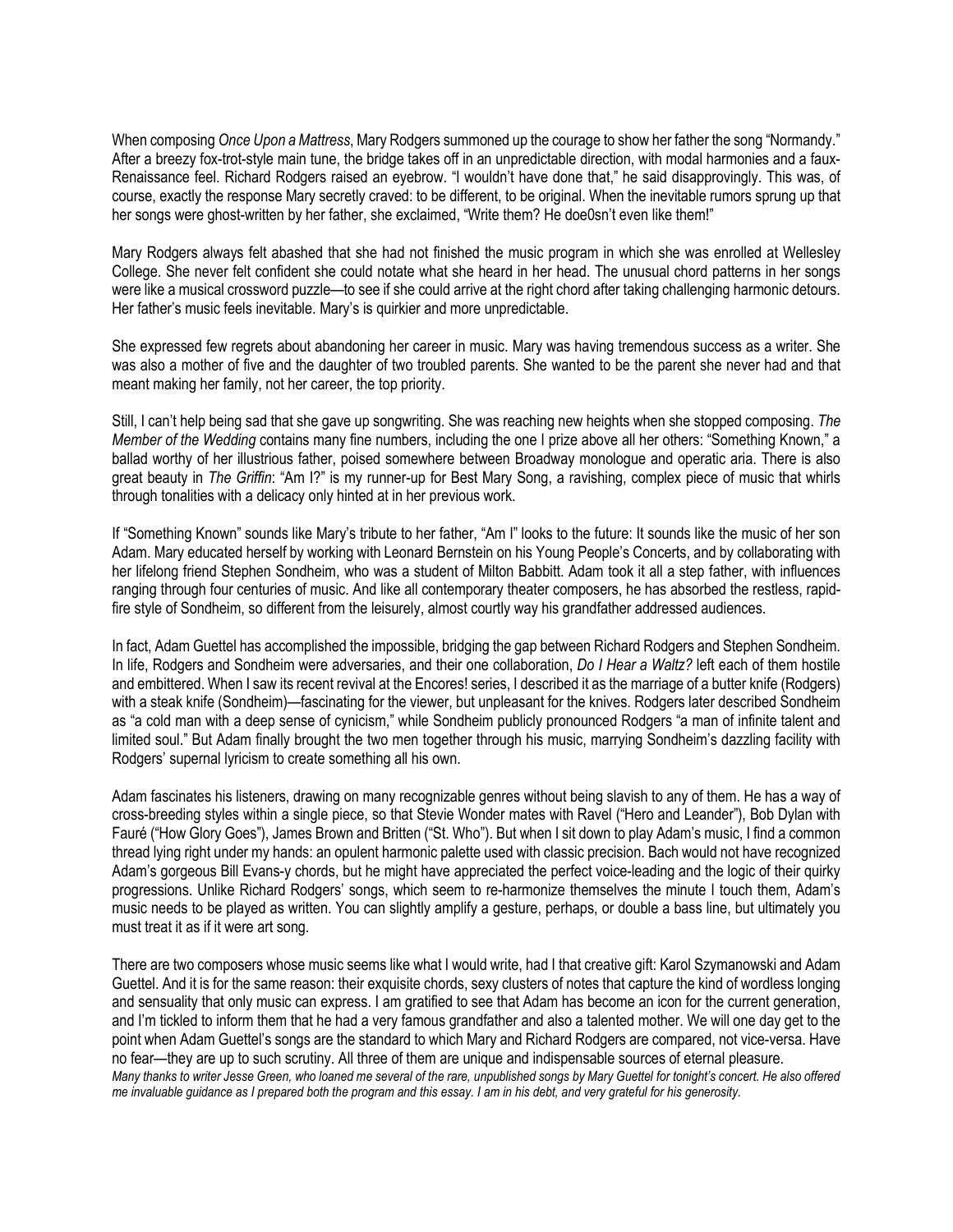#### **About the Artists Steven Blier**

Steven Blier is the artistic director of the New York Festival of Song (NYFOS), which he cofounded in 1988 with Michael Barrett. Since the festival's inception, he has programmed, performed, translated, and annotated more than 150 vocal recitals with repertoire spanning five centuries of art song and popular song. NYFOS has made in-depth explorations of music from Spain, Latin America, Scandinavia, and Russia. Blier's career has included partnerships with Renée Fleming, Cecilia Bartoli, Samuel Ramey, Lorraine Hunt Lieberson, Susan Graham, Jessye Norman, and José van Dam, in venues ranging from Carnegie Hall to La Scala. He is also on the Juilliard faculty and has been active in encouraging young recitalists at summer programs, including the Wolf Trap Opera Company, Santa Fe Opera, Ravinia's Steans Music Institute, and the San Francisco Opera Center. His former students, including Stephanie Blythe, Julia Bullock, Sasha Cooke, Paul Appleby, Corinne Winters, and Kate Lindsey, have gone on to be valued recital colleagues and sought-after stars on the opera and concert stage. A champion of American art song, he has premiered works of John Corigliano, Paul Moravec, Ned Rorem, William Bolcom, Mark Adamo, John Musto, Adam Guettel, Richard Danielpour, Tobias Picker, Robert Beaser, Lowell Liebermann, Harold Meltzer, and Lee Hoiby, many of which were commissioned by NYFOS. Blier's extensive discography includes the premiere recording of Leonard Bernstein's *Arias and Barcarolles* (Koch International), which won a Grammy Award; *Spanish Love Songs* (Bridge Records) with Lorraine Hunt Lieberson, Joseph Kaiser, and Michael Barrett; *Quiet Please*, an album of jazz standards with vocalist Darius de Haas; and *Canción amorosa*, a CD of Spanish songs with soprano Corinne Winters on the GRP label. His latest releases are on NYFOS Records, which released its first single (an archival live performance with Lorraine Hunt Lieberson) in October, which was followed by its first album (*From Rags to Riches*, with Stephanie Blythe and William Burden) in January. A native New Yorker, he received a bachelor's degree with honors in English literature at Yale University, where he studied piano with Alexander Farkas. He completed his musical studies in New York with Martin Isepp and Paul Jacobs.

## **Rebecca Jo Loeb**

Rebecca Jo Loeb (Graduate Diploma '09, voice) began her 2021 season directing *Die Zauberflöte* and *Hänsel und Gretel* in Kandersteg Switzerland at the Berlin Opera Academy, then worked at the Metropolitan Opera covering Fyodor in *Boris Godunov.* She continues this season with NYFOS and makes her Spoleto Festival debut as Young Daughter in the world premiere of Rhiannon Giddens' *Omar.* Loeb began her 2019-20 season at the Teatro Municipal Sao Paolo reprising her role as Lumee in the Pulitzer Prize winning opera *prism,* which was also released on Decca Gold, and various roles in concert versions of *Der Silversee* and *No for an Answer*. She then debuted with the Oldenburgische Staatsballet, singing as the soloist in Sciarrino's *VANITAS*. Engagements cancelled due to COVID-19 include *prism* at the Kennedy Center, a Tiny Desk Concert with NPR, Bach's *St. John's Passion* with the Florida Orchestra, Garderobiere/Gymnasiast in *Lulu* with the Cleveland Orchestra and the Met, and the Dutchess in *The Firebrand of Florence* at Tanglewood. In concert, Loeb has performed with the Hamburg Ballet in *Messiah* and *St. John Passion* and with the CPE Bach Chor as soloist in Bach's *St. Mark Passion* and *The Jenny and Johnny Project* at the Kurt Weill Festival in Dessau and the Brecht Festival in Augsburg. She joined James Conlon in a concert performance of *Mahagonny-Songspiel* at the Ravinia Festival and sang in Mendelssohn's *A Midsummer Night's Dream* with the New York City Ballet and Bach's Mass in B minor at Carnegie Hall. She made her Alice Tully Hall debut singing Bolcom's *Cabaret Songs*.

## **Francesco Barfoed**

Francesco Barfoed is a Danish pianist, born and raised in Copenhagen, studying for his master's degree at Juilliard, where he will soon begin pursuing his Doctor of Musical Arts degree. Barfoed frequently collaborates with mezzo-soprano Megan Moore; they recently won first prize in the Copenhagen Lied-Duo Competition, first prize in the YCA Competition, and second prize at the Naumberg Competition. They season, they are performing recitals at the Alys Stephens Center in Birmingham, Alabama, the Kennedy Center, and Merkin Hall, among others. Barfoed is a passionate promoter of cultural exchange between Denmark and the U.S., where his studies have been supported by several prizes and scholarships, notably the Victor Borge Scholarship, which is awarded to just one musician from Scandinavia each year.

## **Lydia Grace Graham**

Lydia Grace Graham, a soprano hailing from Danville, Kentucky, is a second-year master's student at Juilliard studying under Marlena Malas. Last summer, she portrayed the Countess in *Le nozze di Figaro* at the Chautauqua Institution, where she previously performed the role of Frasquita in *Carmen*. Most recently at Juilliard, she sang Fiorilla in *Flowers and Tears* and Lillian Russel in *The Mother of Us All*, performed in collaboration with MetLiveArts and the New York Philharmonic. In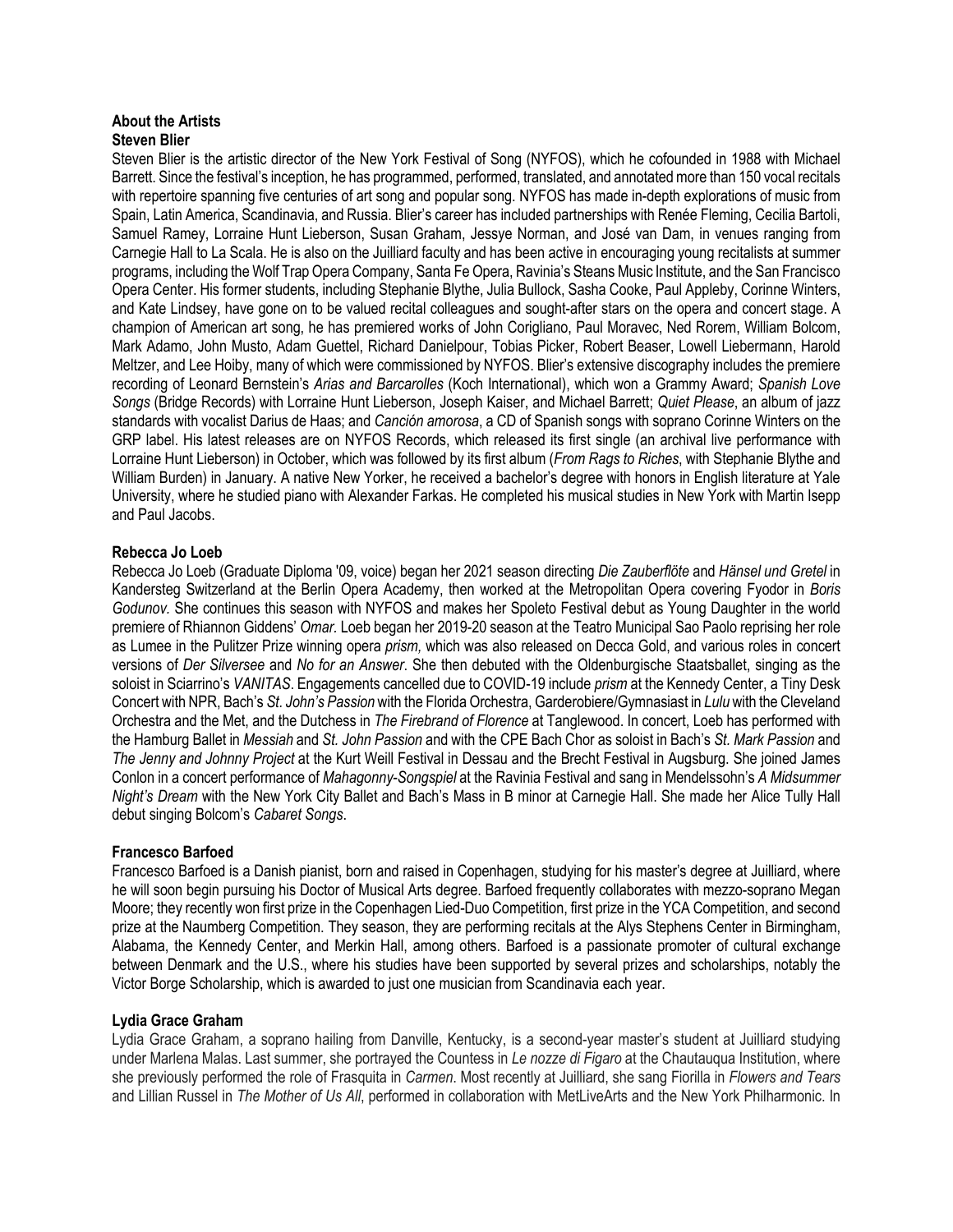2019, she made her Chautauqua Opera Company debut in *The Ghosts of Versailles*. Honors include an emerging talent award from the 2021 Lotte Lenya Competition, second prize in the 2020 Dayton Opera Guild Competition, and performing at the Kennedy Center as a U.S. Presidential Scholar in the Arts.

### **Meredith Wohlgemuth**

Meredith Wohlgemuth (MM '20, voice) is an American NYC-based soprano. In November 2021, she was a New York District winner in the Laffont Metropolitan Opera National Council Auditions, a finalist in the Young Concert Artists International Competition, and a semifinalist in the Music Grand Prix International Competition. This season, she made her debut at National Sawdust in Brooklyn, performing in a collaboration with Beth Morrison Projects titled 21c Liederabend. In January, she made her debut at Carnegie Hall as a Renée Fleming SongStudio Young Artist. In March, she performed at the Caramoor Center for Music and the Arts and Merkin Hall, as a Schwab Vocal Rising Star in association with NYFOS, with Steven Blier and Bénédicte Jourdois. This summer, Wohlegemuth will be a vocal fellow at the Tanglewood Music Festival, where she will be singing the role of Witness 1/Singer 1 in the U.S. premiere of George Benjamin's *Lessons in Love and Violence,*  conducted by the composer. In addition to studying at Juilliard, she received her BM in music performance from Concordia University, Nebraska.

### **Alma Neuhaus**

Mezzo-soprano Alma Neuhaus (MM '21, voice), who sings with a passion for opera, art song, and "golden age" repertoire, was named the Liederkranz Foundation prizewinner in the Gerda Lissner 2021 Lieder/Song competition and performed as Filide (*Aminta e Filide*) with Les Arts Florissants. Neuhaus made her Juilliard Opera debut as Jenny Reefer (*The Mother of Us All*) in collaboration with MetLiveArts and the New York Philharmonic in 2020. She also appeared as Arcane (*Teseo*) with Juilliard Opera as part of Lincoln Center Restart Stages. As a vocal fellow at the Music Academy of the West, she appeared as Sandman (*Hänsel und Gretel*, 2020) and was featured in *Mirrorflores: Cinematic Opera* (2021). She will make her Carnegie Hall debut in the Gerda Lissner Foundation International Vocal Competition winners concert and joins the Salzburg Festival as a member of the 2022 Young Singer's Project, performing as Seconda Cercatrice (*Suor Angelica*) and as a Flower Maiden (*Parsifal*) with the Wiener Philharmoniker. Originally from Minneapolis, Neuhaus studied at Juilliard with Cynthia Hoffmann and is a proud recipient of the Novick Career Advancement Grant.

### **Reed Gnepper**

Reed Gnepper, a tenor from Toledo, Ohio, is a third-year undergraduate student at Juilliard, where he is pursuing a bachelor's in vocal performance studying with William Burden. This past season, Gnepper performed the role of Puck in Britten's *A Midsummer Night's Dream*. Gnepper has performed with many notable artists and ensembles including Michael Feinstein, Kenny Rogers, Bill Medley, the Cincinnati Pops, and Cincinnati Opera. In this upcoming season, Gnepper is working on repertoire for his third-year shared recital and recently covered Endimione in *L'Orfeo*. In his free time, he enjoys studying Italian, German, and Japanese.

### **Dominik Belavy**

Baritone Dominik Belavy (BM '17, MM '19, voice) has recently appeared at Santa Fe Opera, Opera Theatre of St. Louis, Detroit Opera, Beth Morrison Projects, London's Holland Park, and L'Opéra Royal de Versailles. He has spent numerous summers at the Tanglewood Music Center where he cultivated a love for art song, chamber music and contemporary works he was recently invited back as a guest to sing Junior in Bernstein's *A Quiet Place* and will return this summer for the American premiere of George Benjamin's *Lessons in Love and Violence* under the baton of the composer. He has sung in world premieres of works by Augusta Read Thomas and Nathan Davis and has worked closely with John Adams, Virko Baley, Ben Moore, and John Musto on performances of their works. Numerous appearances at Alice Tully Hall include an all-Schubert program as part of Juilliard's Honors Recital and *Lieder lines fahrenden Gesellen* with the Juilliard Lab Orchestra. Belavy has been featured in live broadcast on BBC 3's *In Tune* series as well as WQXR's *Midday Masterpieces* and in a televised special on Holland's TV-NPO Cultura. Belavy's love of sacred music has culminated in several performances with John Harbison, a tour of Bach's B-Minor Mass with Ton Koopman, and multiple appearances on the Bach Vespers series at Holy Trinity Lutheran. Belavy studied with Sanford Sylvan at Juilliard.

### **Joseph Parrish**

• *Toulmin Scholar*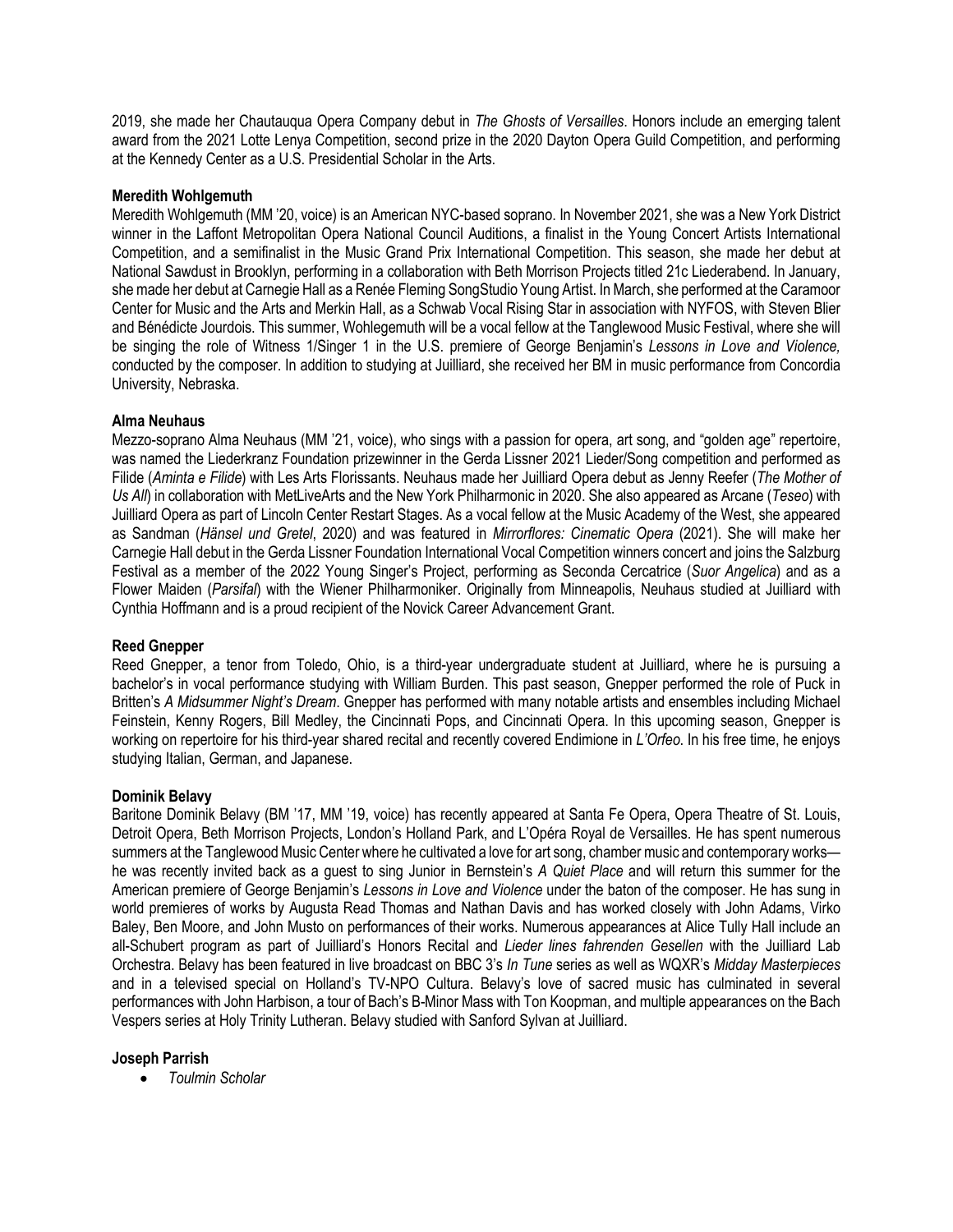Bass-baritone Joseph Parrish, a native of Baltimore, is a master's student at Juilliard, where he studies with Darrell Babidge. Parrish developed the role of Ensemble #4/Earl Mann's Cellmate in the premier of Davenport Richards/Cote's *Blind Injustice* with the Cincinnati Opera, conducted by John Morris Russell. At Juilliard, Parrish sang the roles of Il Sacerdote di Minerva in *Teseo*, Dulcamara in *L'elisir d'amore*, and Augure in *L'Orfeo*. Parrish recently gave a solo recital at St. Boniface Church in Brooklyn and was the baritone soloist in Fauré's *Requiem* under the baton of Mark Shapiro, in collaboration with Death of Classical at the historic Green-Wood Cemetery. Parrish made his City Lyric Opera debut in December, singing the role of Le Baron de Pictordu in a production of Pauline Viardot's *Cendrillon*.

### **New York Festival of Song**

New York Festival of Song (NYFOS) is dedicated to creating intimate song concerts of great beauty and originality. Weaving music, poetry, history, and humor into evenings of compelling theater, NYFOS fosters community among artists and audiences. Each program entertains and educates in equal measure. Founded by pianists Michael Barrett and Steven Blier in 1988, NYFOS continues to produce its series of thematic song programs, drawing together rarely heard songs of all kinds, overriding traditional distinctions between musical genres, exploring the character and language of other cultures, and the personal voices of song composers and lyricists. Since its founding, NYFOS has particularly celebrated American song. Among the many highlights is the double bill of one-act comic operas, *Bastianello* and *Lucrezia*, by John Musto and William Bolcom, both with libretti by Mark Campbell, commissioned and premiered by NYFOS in 2008 and recorded on Bridge Records. In addition to *Bastianello* and *Lucrezia,* NYFOS has a rich discography including a Grammy Award-winning disc of Bernstein's *Arias and Barcarolles*, and the Grammy-nominated recording of Ned Rorem's *Evidence of Things Not Seen* (also a NYFOS commission) on New World Records. In order to bring more of its music—captured both in live performance and in the studio—to audiences worldwide, NYFOS launched its in-house label, NYFOS Records, in 2021. Its first album, *From Rags to Riches*, featuring Stephanie Blythe, William Burden, and Steven Blier, is slated for release this month. In November 2010, NYFOS debuted *NYFOS Next*, a mini-series for new songs, hosted by guest composers in intimate venues, including SubCulture, OPERA America's National Opera Center, National Sawdust, and the DiMenna Center for Classical Music. NYFOS is passionate about nurturing the artistry and careers of young singers, and has developed training residencies around the country, including with Juilliard's Ellen and James S. Marcus Institute for Vocal Arts; Caramoor Center for Music and the Arts; San Francisco Opera Center; Glimmerglass Opera (2008–10); and its newest residency, NYFOS@North Fork in Orient, New York. NYFOS' concert series, touring programs, radio broadcasts, recordings, and educational activities continue to spark new interest in the creative possibilities of the song program and have inspired the creation of thematic vocal series around the world.

### **Ellen and James S. Marcus Institute for Vocal Arts**

One of America's most prestigious programs for educating singers, The Juilliard School's Ellen and James S. Marcus Institute for Vocal Arts offers young artists programs tailored to their talents and needs. From bachelor and master of music degrees to an advanced Artist Diploma in Opera Studies, Juilliard provides frequent performance opportunities featuring singers in its own recital halls, on Lincoln Center's stages, and around New York City. Juilliard Opera has presented numerous premieres of new operas as well as works from the standard repertoire.

Juilliard graduates may be heard in opera houses and concert halls throughout the world; diverse alumni artists include well-known performers such as Leontyne Price, Renée Fleming, Risë Stevens, Tatiana Troyanos, Simon Estes, and Shirley Verrett. Recent alumni include Isabel Leonard, Susanna Phillips, Paul Appleby, Erin Morley, Sasha Cooke, and Julia Bullock.

#### **Ellen and James S. Marcus Institute for Vocal Arts**

Brian Zeger, *Artistic Director* Emily Wells, *Director of Administration* Andrew Gaines, *Director of Opera Activities* DeAnna Sherer, *Associate Administrative Director* Ari Bell, *Production Administrator* Annie Shikany, *Projects Administrator, Curriculum* Amanda Seal, *Projects Administrator, Performance Activities* Jeremy Lopez, *Schedule and Program Associate* Rebecca Hasler, *Vocal Arts Administrative Apprentice*

### **Voice Faculty**

Darrell Babidge, *Chair* Elizabeth Bishop William Burden